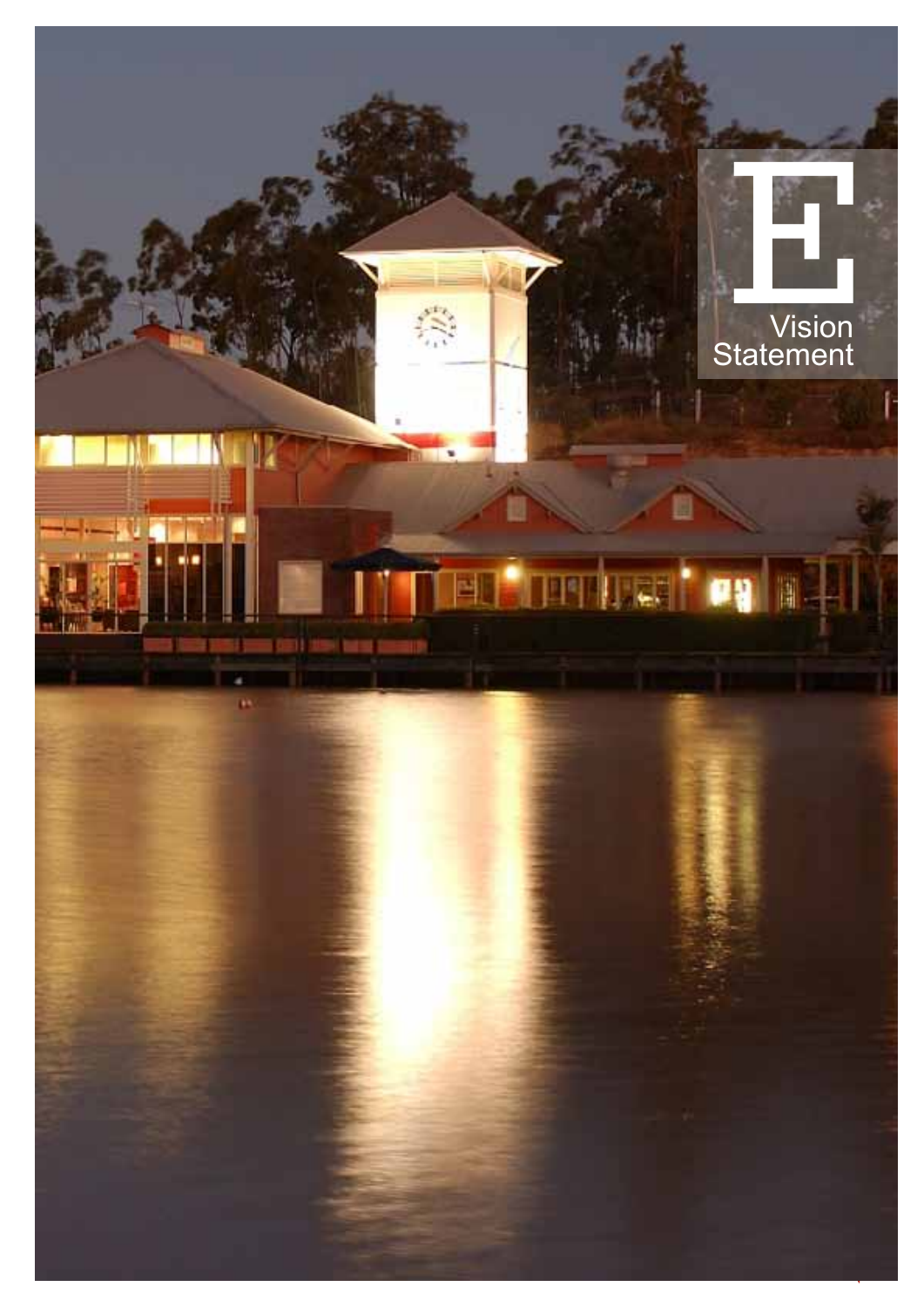The Vision is a picture of the community in 20 years from now. The Statement has evolved through a collaborative process between Ipswich City Council and the Ipswich community. This statement is a reflection of the aspirations of existing residents, investors and business operators, and other major stakeholders. The Vision should be read in the context of arriving in the City some time around the year 2020.

# **1.The Vision... 2020 and Beyond**

Ipswich is a City that has maintained its community charm in the face of massive change. With the rapid growth in population has come more jobs, more investment, more greenspace, diverse and attractive housing and improved transport networks. Local residents are proud to be part of Ipswich, and actively participate in activities that encourage others to visit Ipswich and view it as a key City in South East Queensland.

In 2020, Ipswich City is alive with stimulating urban and rural centres, thriving business districts, excellent community facilities and infrastructure, and rich natural environments. The major activity centres of Ipswich CBD, Springfield and Ripley are complemented by a variety of smaller centres each expressing an identity of one of the many and varied communities which make up

this proud city. People in Ipswich feel content. Ipswich is a patchwork of unique communities and centres ranging from the Ipswich CBD, to the older established areas such as Denmark Hill, rural townships such as Rosewood, rural villages such as Grandchester and emerging communities such

> **Team spirit, working together, shared visions that is the future of the new Ipswich**

**Heather Beattie,** Coordinator of Teaching and Learning, University of Queensland

as Springfield. Ipswich is the heartbeat of contemporary community living in South East Queensland.

The Queensland spirit was born in Ipswich and its 320 000 residents are proud of their city's achievements and the important role that Ipswich continues to play in building Queensland.

As one of Queensland's first settled cities, history is highly respected in the community. The many heritage buildings, shopfronts and historical recreational spaces are carefully maintained, and heritage tourist attractions are well supported. This link to the past strengthens the valued sense of community felt by residents, including Indigenous residents whose heritage and culture is now protected through the Indigenous accord.

The preservation of the natural environment is paramount, with sustainable development embraced throughout Ipswich City, especially in its newer communities. The internationally recognised Ripley Valley features stateof-the-art recycling, responsible water management techniques and high design standards, with the emphasis on the creation of attractive spaces and environmentally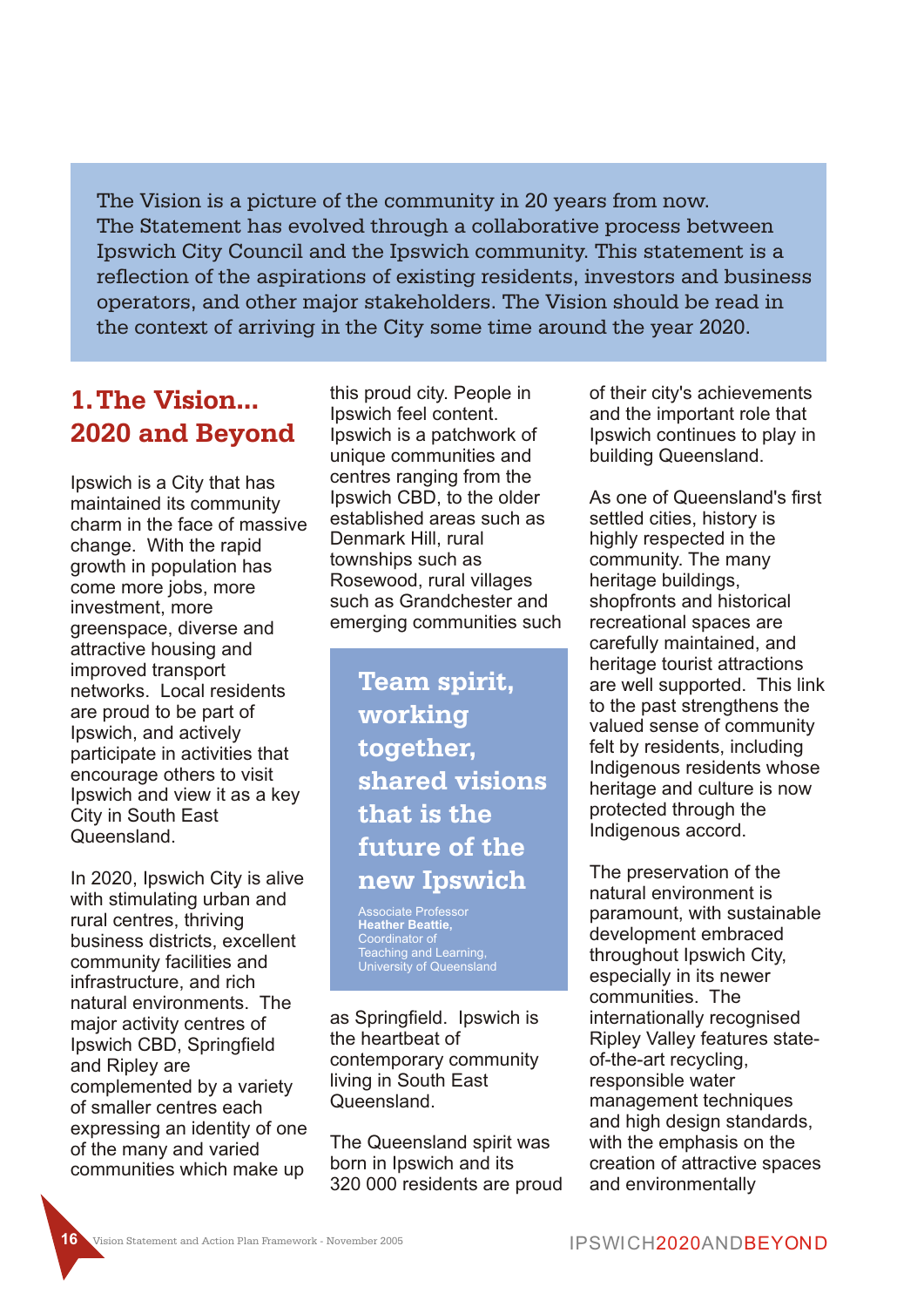

conscious communities. This environmental respect has also seen the positive transformation of landscapes around Swanbank and other mining areas and the promotion of a clean and healthy river system. The protection of native flora and fauna is an essential part of development in greenfield areas.

Ipswich City enjoys a strong and stable economy, with residents in the region benefiting from its status as a major employment generator for South East Queensland. Significant enterprise districts are located in Ebenezer/Willowbank, Amberley, Swanbank/New Chum, Bundamba/Riverview, Redbank Peninsula, Carole Park and Wulkaraka/Karabin to take advantage of the unique skills and knowledge in the area. The manufacturing, transportation, food, aeronautical, educational, agricultural and environmental industries provide a broad range of opportunities for residents to

live and work in their local community. Ipswich's progression to a knowledgebased economy is further supported by the significant investment in a large, central city campus by the University of Queensland, the development of a new campus in Springfield by the University of Southern Queensland, and the proximity of Ipswich to other tertiary institutions.

> **What we think, plan and action today will become our personal, social and economic reality tomorrow**

**Faye Ramsey,** Manager Lead On

Ipswich City is well serviced by an integrated public transport and roads system that effectively eliminates congestion, conserves community character and enhances livability. This system provides efficient

and affordable access within and outside the City to places to live, work and play.

New residents are attracted to the city's culture of achievement and opportunity, as well as the community's strong connections. Pride is placed on families and the youth of the city. Talent and accomplishment at school, in the cultural and in sporting arenas is nurtured and celebrated continually. Retail centres are community oriented, promoting inclusiveness and a defined sense of identity for the local community they service.

The residents of Ipswich City have a great appreciation of their history and willingly take on opportunities to build upon and grow from these foundations, full of confidence in their future.

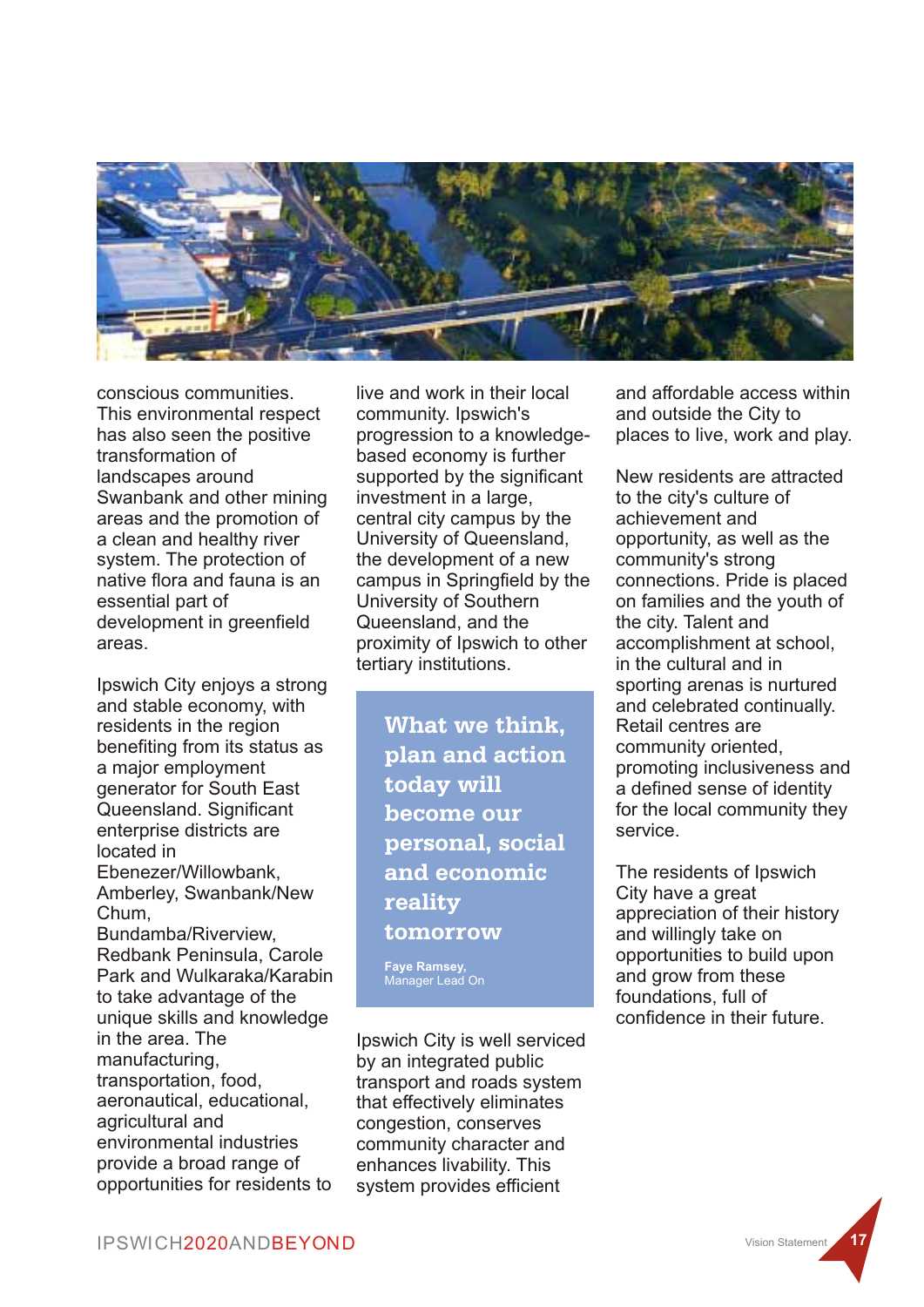### **2.Vision Themes**

The six themes are the building blocks for the Implementation Framework.

These themes create the link between the questions 'Where do we want to be?' and 'How do we get there?'.





## The Natural Environment

The City should have a rich, biologically diverse and attractive natural environment which sustains a broad range of fauna and flora across its many varied landscapes. The waterways that weave throughout Ipswich should be of the highest water quality, providing its ecological functions whilst being a key venue for local recreational activities. Degradation of the environment is minimised through reduction in pollution levels - noise, air, water, odour and visual.

#### Growth Management

With the anticipated population growth over the next two decades, decisions regarding how we use our limited land resources are integral to planning for the community we want in Ipswich. We want Ipswich to be known as a desirable place to live. Ipswich Central, Ripley Valley Town Centre, the Springfield 'Gateway' CBD and other urban and rural centres will be the key foci in creating livable communities. Each community within Ipswich should have its own distinct character and celebrate its differences and similarities with the other communities in the City. Ipswich needs to establish itself as a regional city with vibrant neighbourhoods and rural towns, thriving business districts and cultural facilities which are linked with open space networks and key transport infrastructure.



#### A Strong and Diverse Economy

We want to make sure that Ipswich supports a dynamic and resilient urban and rural economy where education, learning and innovation create a diversified economic base. Food processing, manufacturing, transportation, aeronautical enterprises, education, environmental and agricultural innovation are features of the future Ipswich economy. A strong economy provides both business and employment opportunities with a full spectrum of remuneration, enabling residents to achieve a high quality of life and level of prosperity.